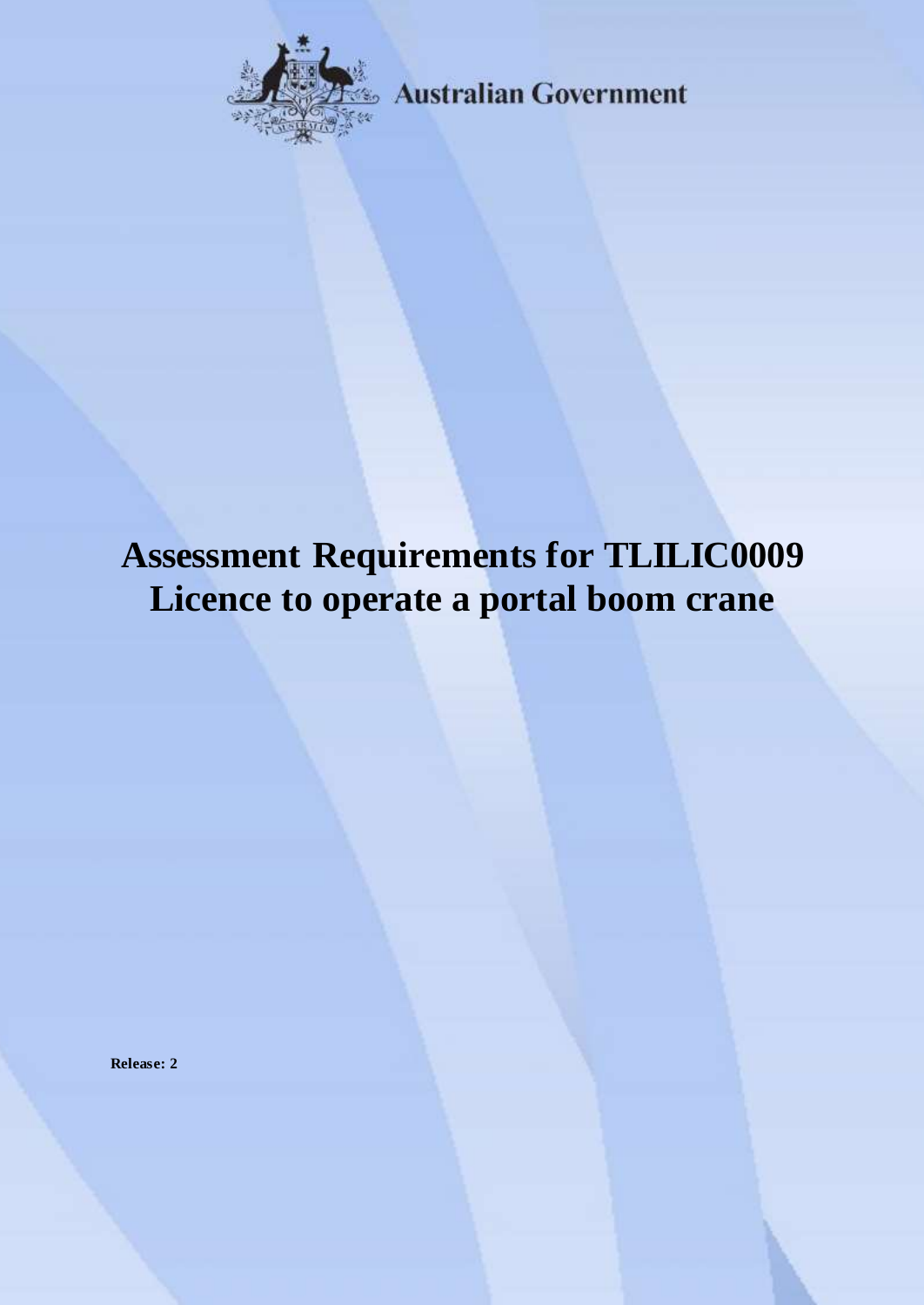### **Assessment Requirements for TLILIC0009 Licence to operate a portal boom crane**

#### **Modification History**

Release 2. This is the second release of this unit of competency in the TLI Transport and Logistics Training Package:

- Minor statement changes in unit Application
- Minor statement changes in Assessment Conditions.

Release 1. This is the first release of this unit of competency in the TLI Transport and Logistics Training Package.

# **Performance Evidence**

Evidence required to demonstrate competence in this unit must be relevant to and satisfy all the requirements of the elements and performance criteria on at least one occasion and include:

- applying relevant mathematical calculations in conjunction with lift plan and load chart to determine radius requirements and relevant lifting gear to perform work/task to enable crane to be configured for load including:
	- boom/jib
	- line pull
	- type of hook
- applying relevant communication signals from associated personnel
- applying relevant crane movements including:
	- boom/jib up and down (luffing)
	- catching load swing appropriately
	- positioning and using main and auxiliary hook and attachments to connect to load safely
	- raise and lower hoist
	- slew boom/jib
	- travel
- conducting and applying hazard and risk assessment strategies including:
	- confirming work area operating surface suitability based on crane and task requirements
	- dynamic loads
	- load swing
	- overloading
	- lifting and placing load
	- tyre pressures or track condition
	- asymmetric loads
	- overhead hazards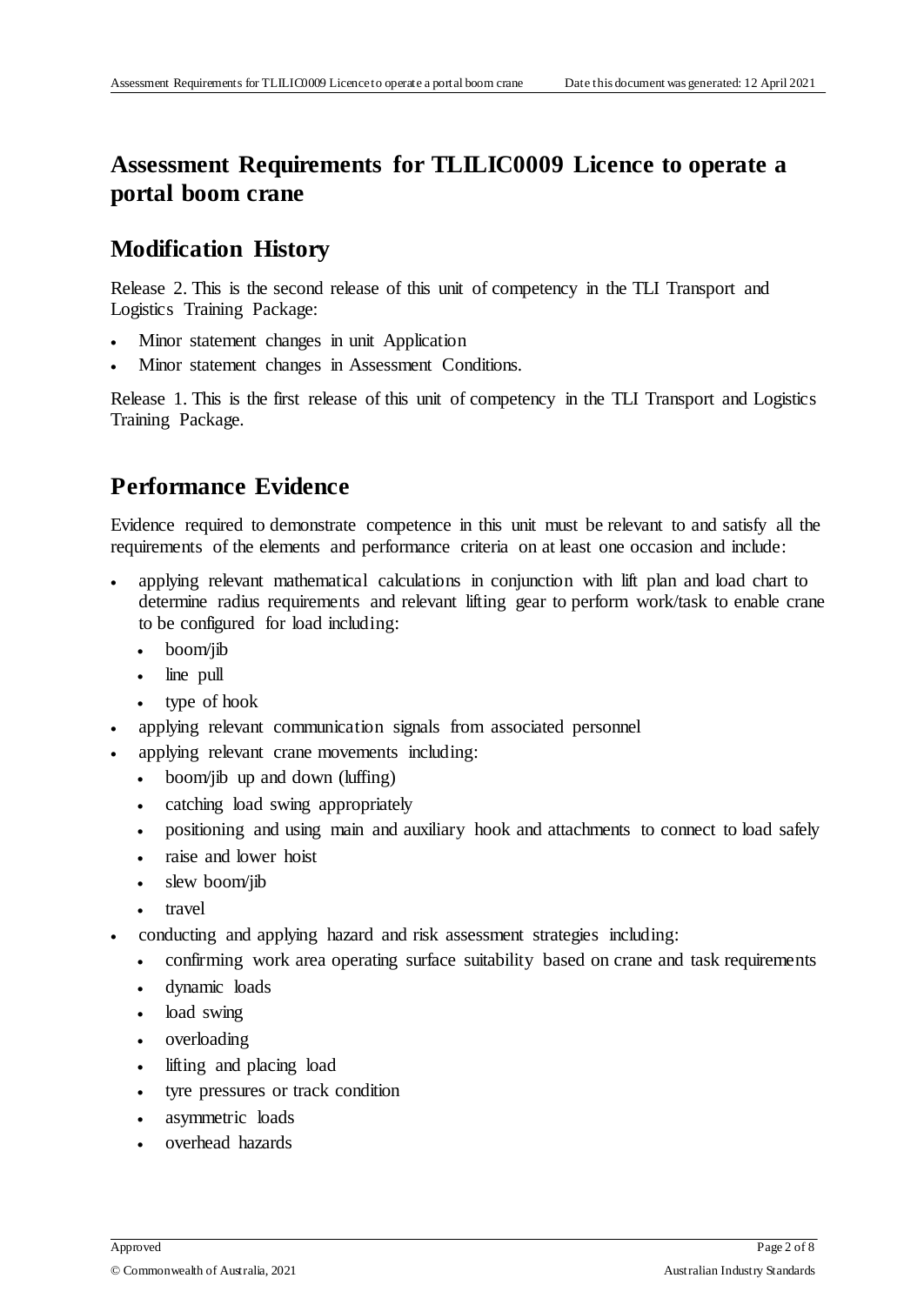- restricted and poorly ventilated areas
- risk of collision with people, moving plant and fixed structures
- adequate lighting
- weather conditions
- complying with Commonwealth, state and territory Work Health and Safety (WHS)/Occupational Health and Safety (OHS)/Occupational Safety and Health (OSH) legislation
- communicating with other associated personnel through using appropriate worksite procedures which must include:
	- 2-way radio
	- active listening
	- demonstrating and interpreting hand signals
	- questioning to confirm understanding
	- signage
	- whistles
	- written instructions
- completing the pre-start check including:
	- engine / mechanical fluid level checks as required by manufacturer requirements
	- presence of correct logbook
	- evidence of damage
	- fluid leaks
	- lights work effectively
	- locating, identifying and confirming all controls
	- mirrors and seat are adjusted appropriately
	- fire extinguisher
	- safety equipment checks
	- signage and labels to ensure they are visible and legible
	- checking for signs of paint separation and stressed welds indicating potential structural weakness
	- wheels and rail for damage/wear
	- updating records as required
	- visual damage or equipment faults
- conducting operational checks ensuring:
	- all controls are located, identified and tested for functionality
	- all hydraulic functions are operated
	- lifting gear movements and control functions are smooth and comply with lift plan
	- hazard warning systems, safety, audible and visual warning devices are checked for to ensure they are functional including:
		- travel beepers
		- lights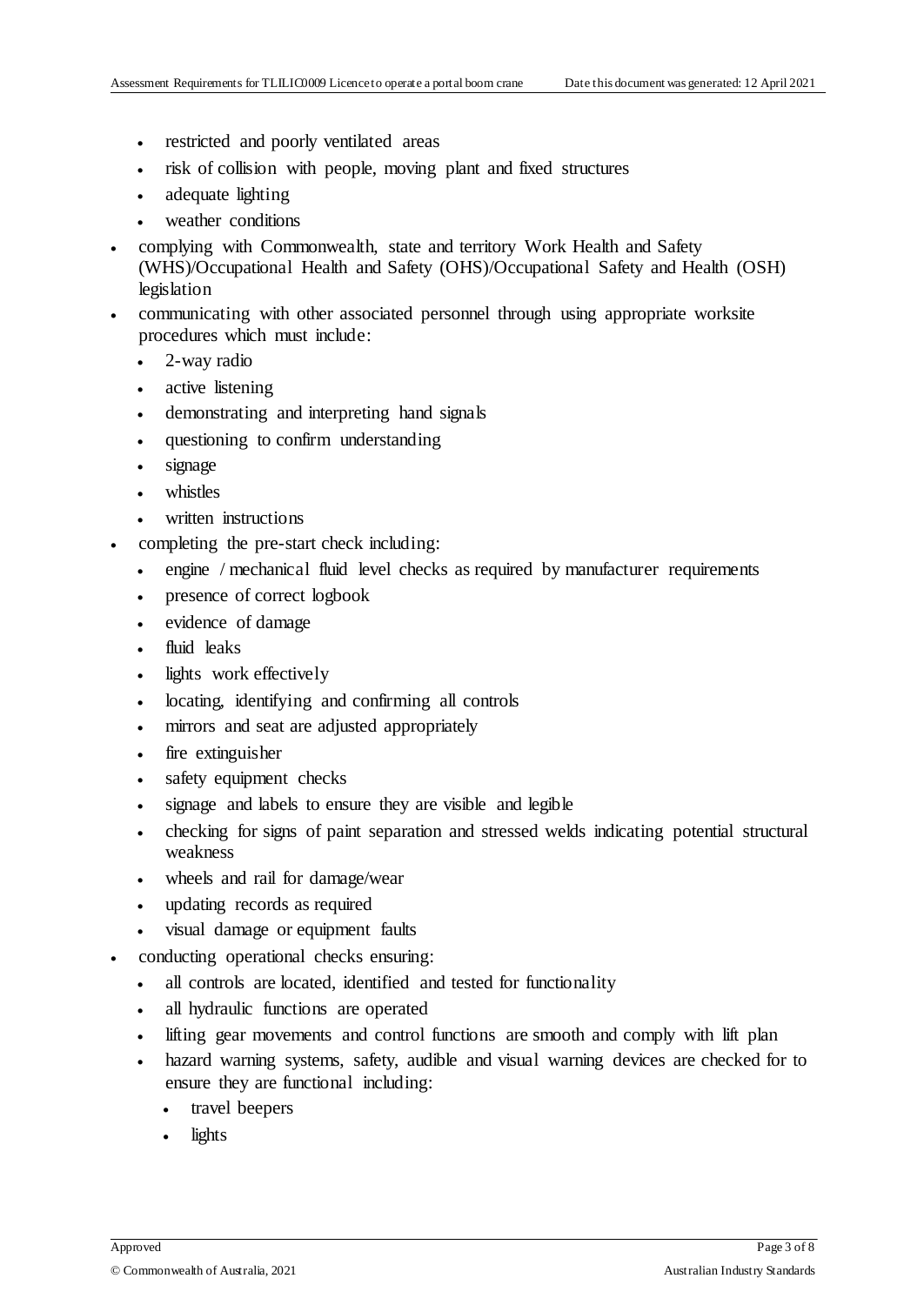- horns
- crane computer alarm (where fitted)
- anti-two block alarms (where fitted)
- start-up is in accordance with manufacturer requirements and safe work procedures
- there are no unusual noises
- transmission and brake functions comply with operating requirements
- confirming and following traffic management plan procedures relevant to their role in the work area
- determining any defects or faults with operation of crane and reporting to relevant person/s
- ensuring risk control measures within the work area are effective as per workplace procedures
- following directions of dogger or rigger
- inputting crane configuration into crane computer (where fitted) and checking operation to accurately reflect crane configuration
- interpreting and confirming relevant documentation for the work task and relevant area
- maintaining three points of contact whilst accessing crane
- monitoring load disconnection from hook is safe and ensuring no movement of controls
- operating a portal boom crane to lift three different loads using the main hook that:
	- is 25% of the maximum working radius with a load weighing at least 25% of the crane's rated capacity at that radius, and
	- is 50% of the maximum working radius with a load weighing at least 50% of the crane's rated capacity at that radius, and
	- is 75% of the maximum working radius with a load weighing at least 75% of the crane's rated capacity at that radius
- positioning portal boom crane in relevant area for next task
- positioning the portal boom crane for safe operation for:
	- application of the task
	- manoeuvring in the safe work
	- stability of the portal boom crane and the load
- recording and maintaining accurate information relating to crane operations
- reporting to relevant person/s on site risk control measures that are not in place or deficient
- setting up and validating an exclusion zone
- shutting down a portal boom crane in accordance with manufacturer requirements and safe work procedures
- test-lifting load just clear of lifting plane to allow for checks to be safely made in consultation with associated personnel to ensure:
	- slinging is correct
	- all crane equipment is functioning properly
	- load centre of gravity is correct
	- loads of unusual shape or weight distribution are correctly slung
- test-lifting load just clear of lifting plane to allow for checks of crane computer (where fitted) to ensure: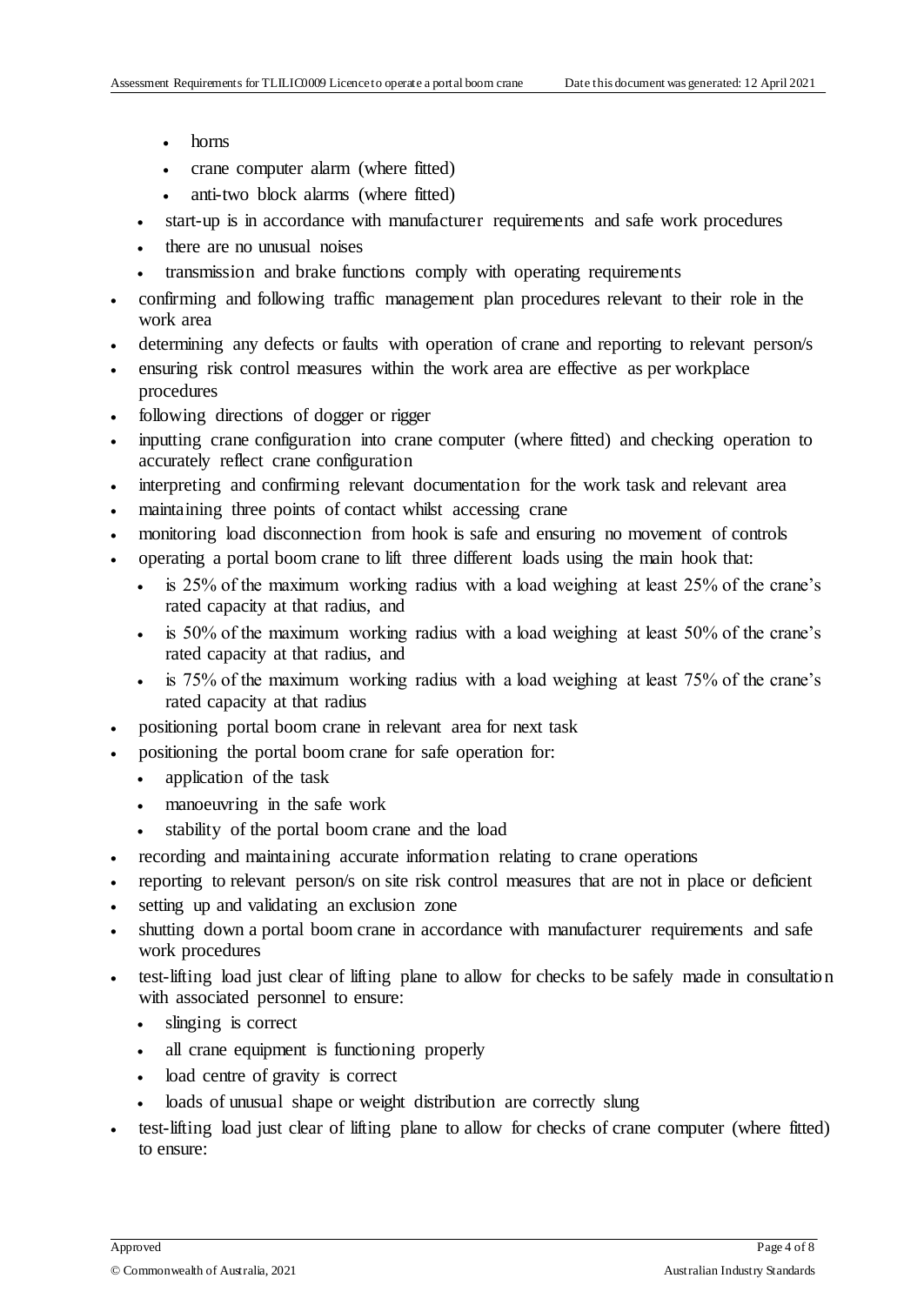- load measuring equipment can be used to verify calculated weight of load
- near capacity loads do not overload crane
- using communications signals including:
	- hoist down hand and whistle and radio
	- hoist up hand and whistle and radio
	- luff boom down hand and whistle and radio
	- luff boom up hand and whistle and radio
	- slew left hand and whistle and radio
	- slew right hand and whistle and radio
	- stop hand and whistle and radio
	- travel hand and radio

# **Knowledge Evidence**

Evidence required to demonstrate competence in this unit must be relevant to and satisfy all of the requirements of the elements and performance criteria and include knowledge of:

- appropriate worksite communication procedures including:
	- listening
	- hand signals
	- questioning techniques
	- signage
	- two-way radios
	- written instructions
	- whistles
- crane configuration mathematical calculations to:
	- estimate loads
	- radius requirements
	- relevant lifting gear to perform work/task
- characteristics and impact of factors affecting portal boom crane stability whilst moving loads including:
	- overloading
	- pick and carry the load
	- asymmetric loads
- crane, lifting gear load chart/s and manufacturer requirements
- lift impacting factors including:
	- centre of gravity
	- dynamic nature of load
	- flex/deflection of boom
	- length
	- radius of lift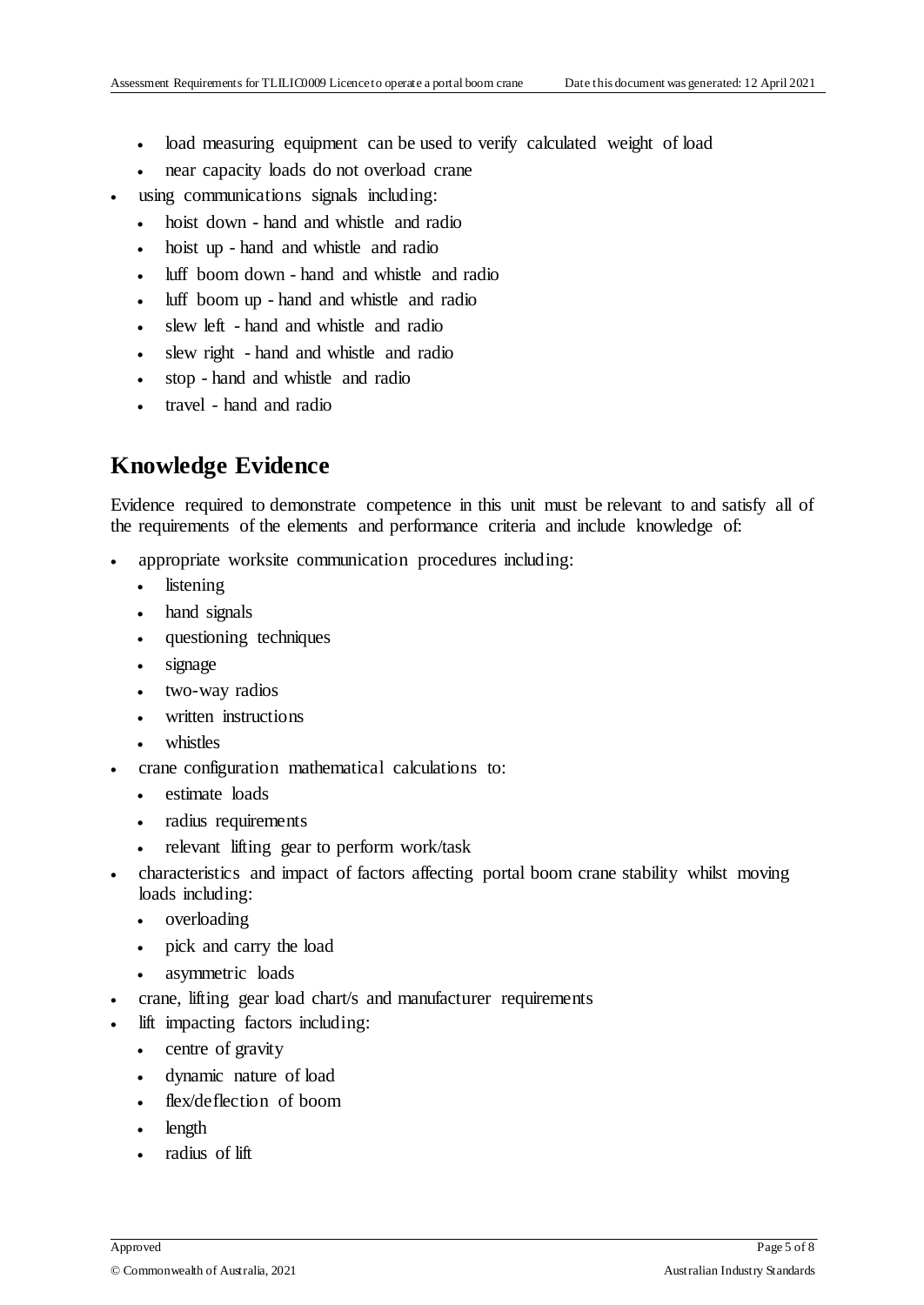- weight
- set up of jib
- hazards including:
	- erection and pack up
	- crane stability
	- ground stability and condition including recently filled trenches and slopes
	- insufficient lighting
	- obstacles or obstruction
	- other specific hazards and dangerous materials
	- overhead hazards including:
		- electric lines
		- service pipes
		- structures
		- vegetation (trees)
	- traffic including pedestrians, vehicles and other plant
	- operations on unusual, uneven or difficult terrains
- manufacturer requirements and instructions on shutting down and packing up crane
- portal boom crane characteristics and capabilities to allow crane configuration to suit a range of loads
- relevant safe work instructions, safety information, emergency procedures
- relevant documentation requirements and procedures for recording, reporting and maintaining workplace records and information
- risk assessment management and mitigation strategies including hierarchy of control:
	- elimination
	- substitution
	- isolation
	- engineering controls
	- administrative controls
	- personal protective equipment (PPE)
- roles and responsibilities of duty holders as per legislative obligations of Work Health and Safety (WHS)/Occupational Health and Safety (OHS)/Occupational Safety and Health (OSH) requirements and safe work / workplace procedures
- prestart and operational checks required for a portal boom crane
- starting procedure of crane as per manufacturer requirements
- weather bureau forecasts and environmental conditions that could impact operation including:
	- lightning
	- wind
	- water impacted ground
	- Ultra Violet (UV) exposure
- problems and appropriate response procedures to unplanned and/or unsafe situations and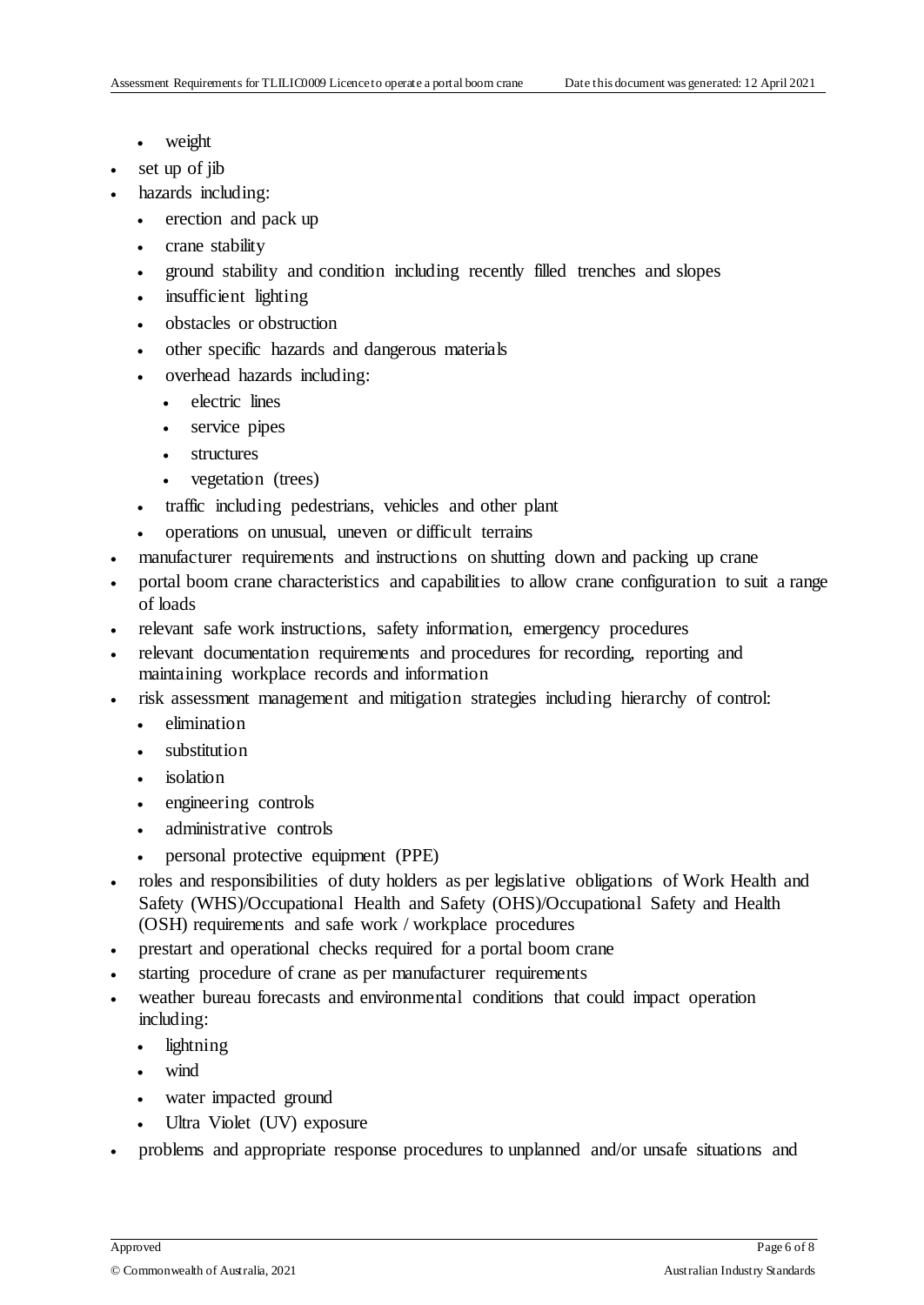environmental conditions

- stability of load and avoidance of hazards using best portal boom crane practice including:
	- allowing for boom deflection
	- boom/jib as low as possible
	- boom/jib in line with crane
	- carrying load near to ground surface
	- crane stability
	- gently accelerating and braking to minimise load swing
	- lowering load safely onto appropriate dunnage taking into consideration swing and restrictions of area
	- minimum boom/iib length
	- minimum speed
	- using handheld taglines
	- identification of incorrect sling of load
- typical routine problems encountered operating crane and equipment, and adjustments required for correction.
- workplace standards, requirements, policies and procedures for conducting operations for the portal boom crane

#### **Assessment Conditions**

Assessors must hold credentials specified within the Standards for Registered Training Organisations current at the time of assessment.

Assessment must satisfy the Principles of Assessment and Rules of Evidence and all regulatory requirements included within the Standards for Registered Training Organisations current at the time of assessment.

Assessment processes and techniques must be appropriate to the language, literacy and numeracy requirements of the work being performed and the needs of the candidate.

Assessment must occur in workplace operational situations. Where this is not appropriate, assessment must occur in simulated workplace operational situations that reflect workplace conditions.

Simulators must not be used in the assessment of this unit of competency.

Resources for assessment must include access to:

- portal boom crane in safe/serviceable working order in accordance with manufacturers specifications
- appropriate loads as outlined in the performance evidence requirements
- appropriate personnel to sling and direct loads including:
	- dogger or rigger
- communications equipment including:
	- two-way radios
	- whistles